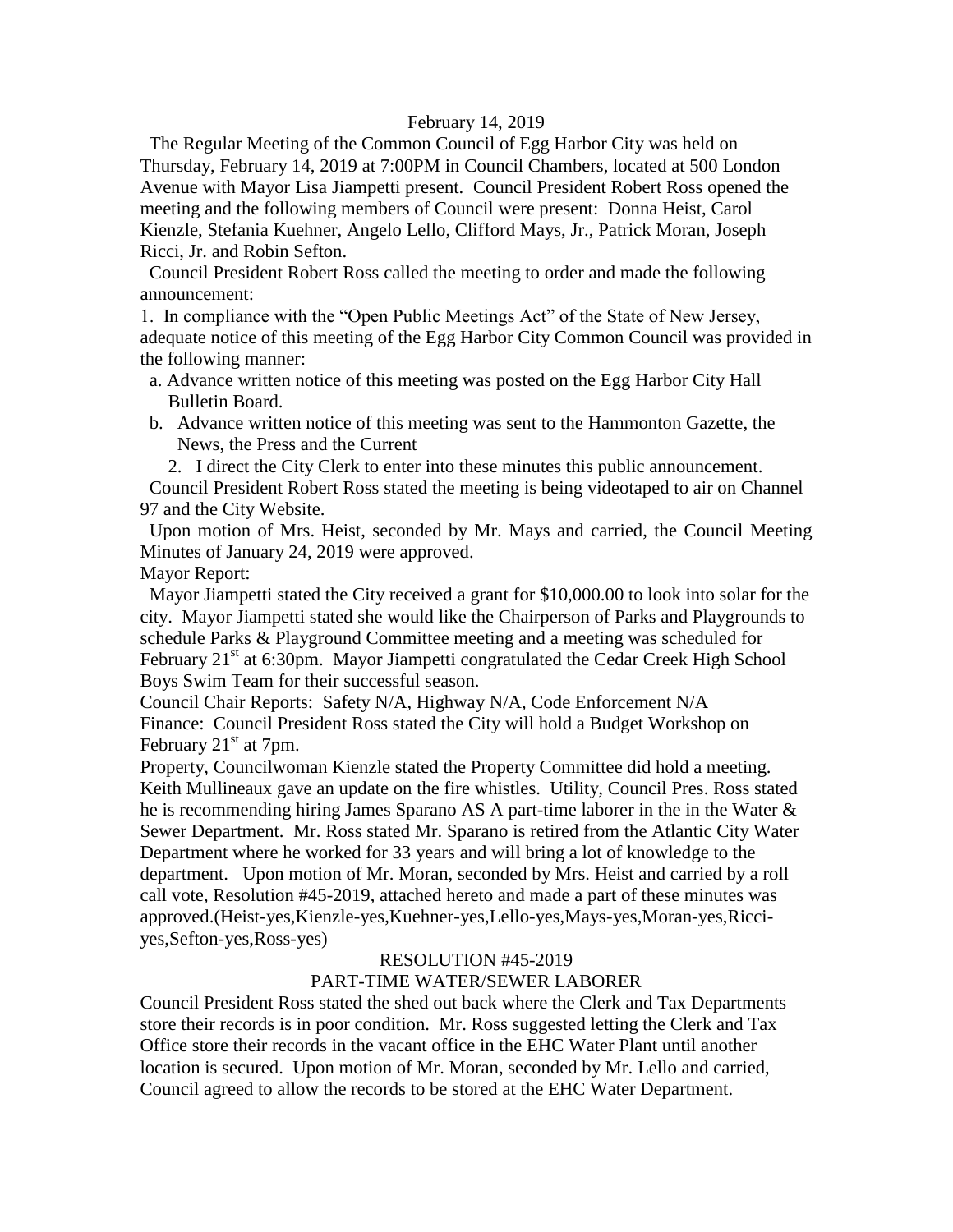Ordinance, Councilwoman Heist stated the Ordinance Committee met and discussed updating the City Tow Ordinance. Mrs. Heist stated Ordinance #2-2019 on tonight's agenda is being tabled and the Committee is recommending not pursuing a vaping ordinance in the City at this time. Mrs. Heist stated the Committee feels the City should first start with trying to educate the public on vaping.

 JIF Rep, Ms. Steeb stated the Quarterly Safety Meeting was cancelled due to weather and is rescheduled for March 4<sup>th</sup>.

EHC Police Department: Lt. Hutton gave an update on the EHCPD.

CFO Report: Jodi Kahn gave an update on the Mercury Site.

City Clerk Report: Meg Steeb stated the Atlantic County Board of Freeholders would like to know if the City would be interested in hosting a freeholder meeting. Council Members were in agreement and thought a 6pm meeting would be better than a 4pm. Ms. Steeb stated she would reach out to the secretary of the freeholders to see what is available.

City Attorney Report: City Attorney James Carroll gave an update on Tax Appeals. Engineer Report: City Engineer Ryan McGowan gave an update on projects in EHC. Mr. McGowan reminded everyone that the WIPA Public Hearing will be held at the February 28, 2019 Council Meeting. Mr. McGowan stated the agreement for Raymond Persia and Stronghold, LLC has expired. Upon motion of Mr. Lello, seconded by Mrs. Heist and carried by a roll call vote, Resolution #46-2019, attached hereto and made a part of these minutes was approve.(Heist-yes,Kienzle-yes,Kuehner-yes,Lello-yes,Maysyes,Moran-yes,Ricci-yes,Sefton-yes,Ross-yes)

#### RESOLUTION #46-2019

# EXTEND THE REDEVELOPER DESIGNATION FOR RAYMOND PERSIA AND STRONGHOLD, LLC AND AUTHORIZE THE EXECUTION OF THE REDEVELOPMENT AGREEMENT

 Upon motion of Mrs. Kuehner, seconded by Mrs. Heist and carried by a roll call vote, Resolution #47-2019, attached hereto and made a part of these minutes was approved.(Heist-yes,Kienzle-yes,Kuehner-yes,Lello-yes,Mays-yes,Moran-yes,Ricciyes,Sefton-yes,Ross-yes)

#### RESOLUTION #47-2019

## AUTHORIZING THE AWARD OF A NON-FAIR AND OPEN CONTRACT FOR THE PURCHASE OF A 2017 FORD INTERCEPTOR

 Upon motion of Mrs. Kuehner, seconded by Mrs. Heist and carried by a roll call vote, Resolution #48-2019, attached hereto and made a part of these minutes was approved.(Heist-yes,Kienzle-yes,Kuehner-yes,Lello-yes,Mays-no,Moran-yes,Ricciyes,Sefton-yes,Ross-yes)

RESOLUTION #48-2019 AUTHORIZING CHANGE ORDER #1-FINAL CHALRES MARANDINO LLC SMALL CITIES BLOCK GRANT 100 BLOCK LONDON AVNEUE RECONSTRUCTION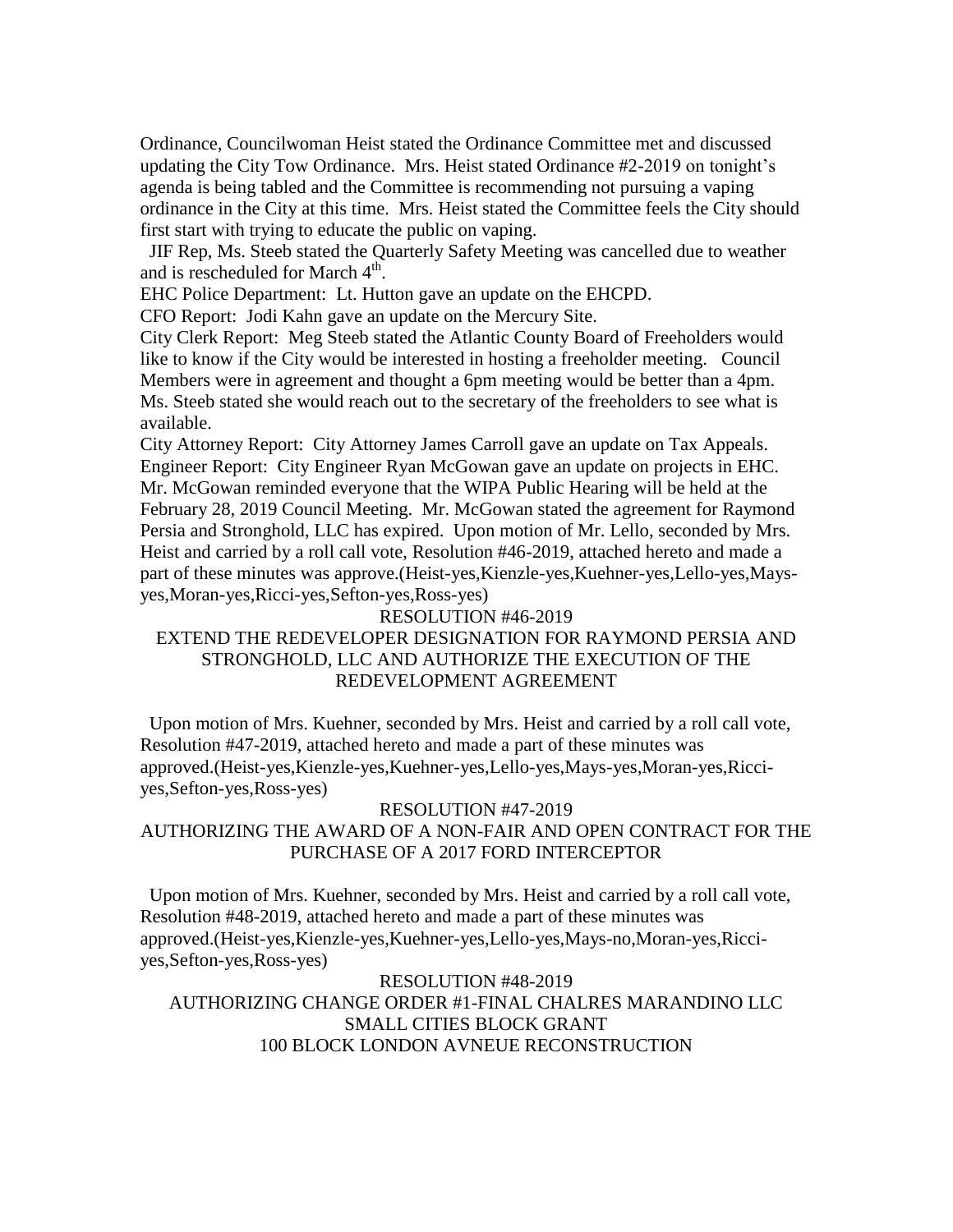Upon motion of Mrs. Kuehner, seconded by Mrs. Kienzle and carried by a roll call vote, Resolution #49-2019 attached hereto and made a part of these minu8tes was approved.(Heist-yes,Kienzle-yes,Kuehner-yes,Lello-yes,Mays-yes,Moran-yes,Ricciyes,Sefton-yes,Ross-yes)

## RESOLUTION #49-2019 RELIEVING THE TAX COLLECTOR FROM COLLECTION OF UNCOLLECTIBLE PRELIMINARY 2019 TAXES

 Upon motion of Mrs. Kuehner, seconded by Mrs. Heist and carried, Resolution #50- 2019, attached hereto and made a part of these minutes was approved. RESOLUTION #50-2019 UPDATE BANK SIGNATURES

 Upon motion of Mrs. Kuehner, seconded by Mr. Lello and carried, Resolution #51-2019 attached hereto and made a part of these minutes was approved.(Heist-yes,Kienzleyes,Kuehner-yes,Lello-yes,Mays-yes,Moran-yes,Ricci-yes,Sefton-yes,Ross-yes) RESOLUTION #51-2019 INCREASE SALARY OF FULL-TIME CLASS II OFFICER RICHARD CARPO

 Upon motion of Mrs. Kuehner, seconded by Mrs. Heist and carried, Resolution #52- 2019 attached hereto and made a part of these minutes was approved.(Heist-yes,Kienzleyes,Kuehner-yes,Lello-yes,Mays-yes,Moran-yes,Ricci-yes,Sefton-yes,Ross-yes) RESOLUTION #52-2019 AUTHORIZING CHANGE ORDER #1-CHARLES MARANDINO LLC TRANSPORTATION ALTERNATIVES ATLANTIC AVENUE TRANSIT PATH EXTENSION

 Upon motion of Mrs. Kuehner, seconded by Mrs. Heist and carried, Resolution #43- 2019 attached hereto and made a part of these minutes was approved.(Heist-yes,Kienzleyes,Kuehner-yes,Lello-yes,Mays-yes,Moran-yes,Ricci-yes,Seftonj-yes,Ross-yes) RESOLUTION #53-2019 STATEWIDE INSURANCE FUND

### RESOULTION TO JOIN (RENEW) THE FUND

 Upon motion of Mrs. Kuehner, seconded by Mrs. Kienzle and carried, Resolution #54- 2019 attached hereto and made a part of these minutes was approved. RESOLUTION #54-2019 AUTHORIZE 2019 MUNICIPAL MOSQUITO CONTROL AGREEMENT

Public Hearing:

### ORDINANCE #1-2019 AMENDING SALARIES AND WAGES BARGAINING AND NON BARGAINNING PERSONNEL OF EHC

 Mr. Lello made a motion to open the Public Hearing on Ordinance #1-2019, the motion was seconded by Mrs. Heist and carried. Council Pres. Ross asked if anyone from the public had any comment and there was no comment from the public. Upon motion of